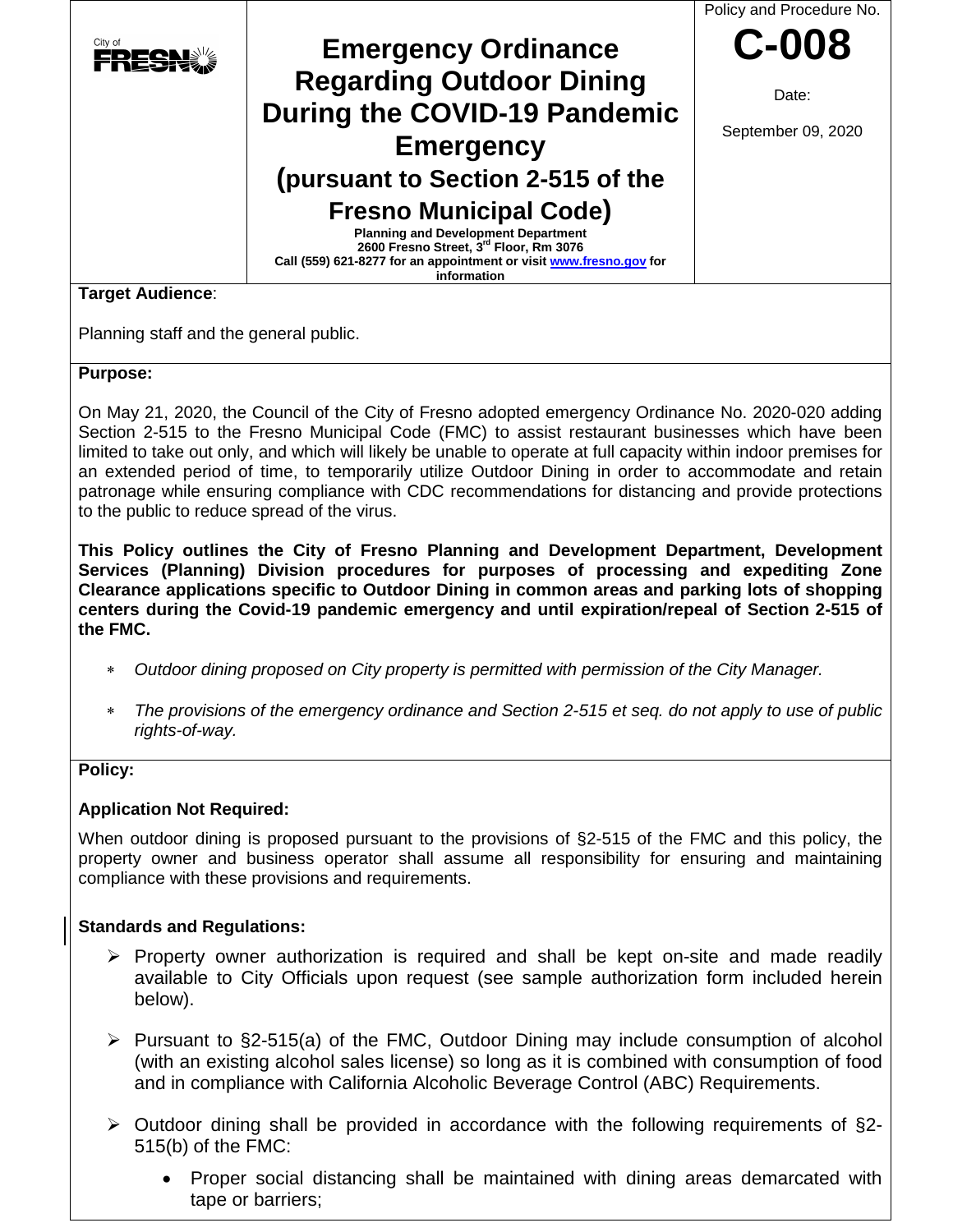- Excess seating shall be removed when feasible, or blocked off if the seating or tables are permanently affixed;
- For parking lots, every other parking stall may be used;
	- o Parking stalls between those stalls which are used for tables shall remain vacant.
	- o No disabled person parking stalls may be used.
- Businesses shall follow any additional State and County requirements in effect at the time; and,
- All employees must wear masks and wash hands frequently.
- ∗ *NOTE: Further regulations may be issued by the City Manager, with approval by the Police Chief and City Attorney.*
- $\triangleright$  Locations. Outdoor operations shall occupy a fixed and delineated location that does not disrupt normal function of the site or its circulation and does not encroach upon driveways, obstruct required pedestrian walkways or paths-of-travel (as described herein below) or required landscaped areas.
	- For parking lots, parking stalls may be used subject to the following;
		- o Exclusive outdoor operational areas for independent businesses shall retain a minimum of one vacant parking stall between outdoor operational areas.
		- o No disabled person parking stalls may be used.
- $\triangleright$  Outdoor operational areas shall not disrupt normal circulation of the site. The outdoor operational area shall not encroach upon driveways, interfere with required pedestrian and vehicular access, points of ingress/egress (including but not limited to fire lane or fire access ways) or easements;
	- Clear paths of travel and walkways shall be provided and maintained in accordance with American with Disabilities Act (ADA) and California Code of Regulations, Title 24, Part 2 California Building Code requirements.
		- o A four foot pedestrian pathway shall be maintained and not blocked by the outdoor operation area.
	- Outdoor operation areas shall not obstruct sight distance or otherwise create hazards for vehicle or pedestrian traffic.
- $\triangleright$  Shade covers, including umbrellas, tents, and/or awnings to protect patrons from inclement weather are permitted.
	- Shade covers shall be properly anchored or weighted to prevent overturning due to wind or weather.
	- A building permit is required for any temporary tent or canopy larger than 120 square feet.
- $\triangleright$  Hours of operation for outdoor dining areas shall not be permitted to exceed allowable hours of operation for the respective business.
- $\triangleright$  Compliance with all applicable noise standards of the Fresno Municipal Code shall be required.
- $\triangleright$  Refuse/Litter. The operator shall provide waste removal and shall be responsible for collecting trash and recycling in outdoor areas each day operations occur.